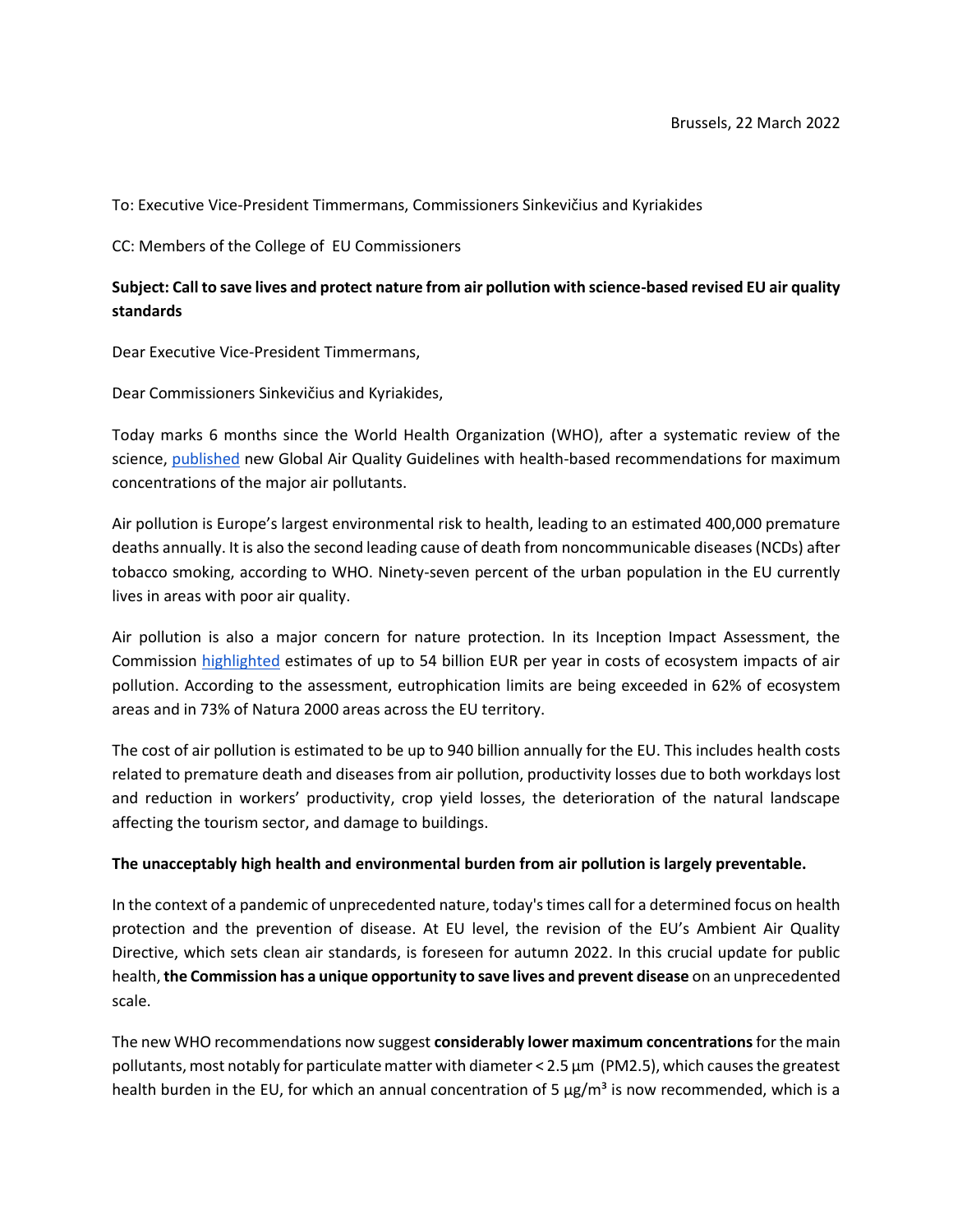half of the previous WHO recommendation of 10  $\mu$ g/m<sup>3</sup>, and five times lower than the EU's current standard of  $25\mu g/m<sup>3</sup>$ . For nitrogen dioxide (NO2), which has come under intense scrutiny in discussions on road transport and inner-city driving bans, a new annual concentration of 10  $\mu$ g/m<sup>3</sup> is now recommended, a significant decrease from previous WHO recommendation of 40 μg/m<sup>3</sup>, which is also the current EU standard.

The below listed 35+ medical, health, environmental, public health civil society organisations call on you and your services to protect people's health from air pollution, especially that of vulnerable groups such as children or patients already suffering from disease: **in the upcoming revision of the Ambient Air Quality Directive, please come forward with a proposal to introduce binding EU clean air standards to fully meet WHO air quality recommendations by 2030 at the latest.**

The longer the gap between science and regulation remains open, the longer the EU will continue to fail to prevent premature deaths and air pollution related disease. The urgency to act is clear and loud.

## Yours sincerely,

Anne Stauffer, Deputy Director and Strategy Lead - Health and Environment Alliance (HEAL) Marko Reinikainen, Director - Air pollution and climate secretariat (Airclim), Sweden Dr. Aleksandar Simidchiev, Chairman - Air4Health Association, Bulgaria Sibylle Reichert, Executive Director - Association Internationale de la Mutualité (AIM) Dr Wendy Yared, Executive Director - Association of European Cancer Leagues (ECL) Raf Pauly, Director - BRAL - citizens action Brussels, Belgium Miroslav Šuta, M. D., Chairman - Center for Environment and Health (CpŽPZ), Czech Republic Ragnhild Sørensen, Communication Officer - Changing Cities e.V., Germany Anna Gerometta, Presidente - Cittadini per l'aria onlus, Italy András Lukács, President - Clean Air Action Group, Hungary Simon Birkett, Founder and Director - Clean Air in London, UK Barbara Stoll, Director - Clean Cities Campaign Ugo Taddei, Director of Nature and Health - ClientEarth Carmen Duce, coordinadora área de transporte - Ecologistas en Acción, Spain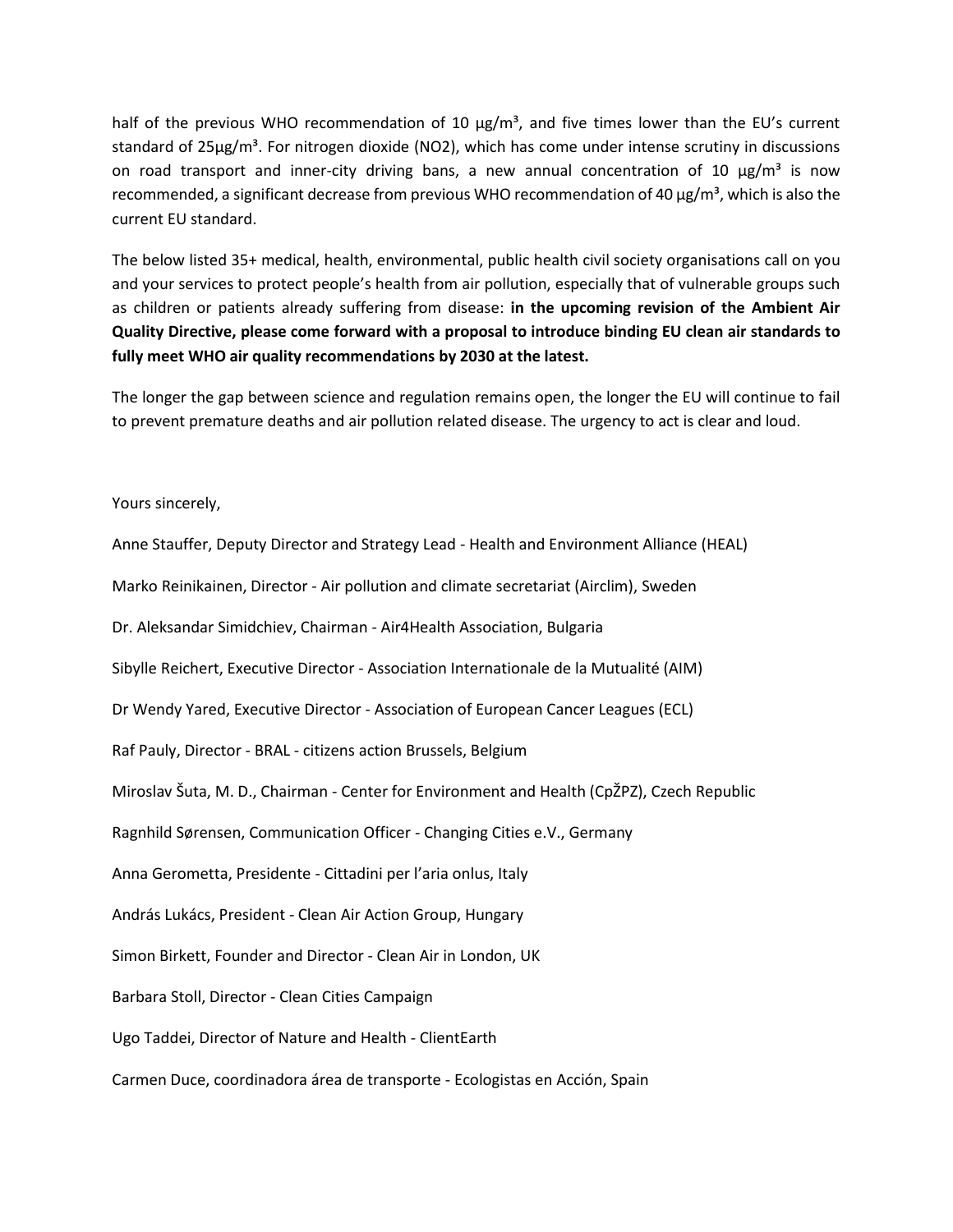Jürgen Resch, CEO - Environmental Action Germany (Deutsche Umwelthilfe e.V.), Germany

Ivaylo Hlebarov, Clean Air Team Leader - Environmental Association Za Zemiata/FoE Bulgaria

Patrick ten Brink, Deputy Secretary General and Director of EU Policy - European Environmental Bureau (EEB)

Susanna Palkonen, Director - EFA - European Federation of Allergy and Airways Diseases Patients' Associations

Kjeld Hansen, Chair - European Lung Foundation (ELF)

Dr Milka Sokolović, Director General - European Public Health Alliance (EPHA)

Zorana J. Andersen, Chair of the ERS Environment and Health Committee - European Respiratory Society

Georges Cingal, Secrétaire général - Fédération SEPANSO Aquitaine, France

Wojciech Szymalski, President - Foundation Institute for Sustainable Development (ISD), Poland

Arnaud Schwartz, President - France Nature Environnement (FNE), France

Dr. Martin Herrmann, Chairman - German Alliance on Climate Change and Health (KLUG), Germany

Tomaž Gorenc, Director - Institute for Health and Environment, Slovenia

Professor Susana Paixao, President - International Federation of Environmental Health (IFEH)

Dr. Francesco Romizi, EU Affairs Manager - International Society of Doctors for Environment ( ISDE), Italy

Minutolo Andrea, Head Scientific Unit - Legambiente APS Nazionale, Italy

Xavier Brenez, Director-General - Mutualités Libres

Professor Susana Paixao, President - Portuguese Society of Environmental Health (SPSA), Portugal Cristina Martínez González, Coordinadora Área EROM de SEPAR (Enfermedades Respiratorias de Origen Medioambiental) - Sociedad Española de Neumología y Cirugía Torácica - SEPAR, Spain

Marc Michils, Executive Director - Stand up to Cancer Flanders, Belgium

Dr Christiaan Keijzer, President - Standing Committee of European Doctors (CPME)

William Todts, Executive Director - Transport & Environment (T&E)

Sascha Gabizon, Executive Director - Women Engage for a Common Future (WECF)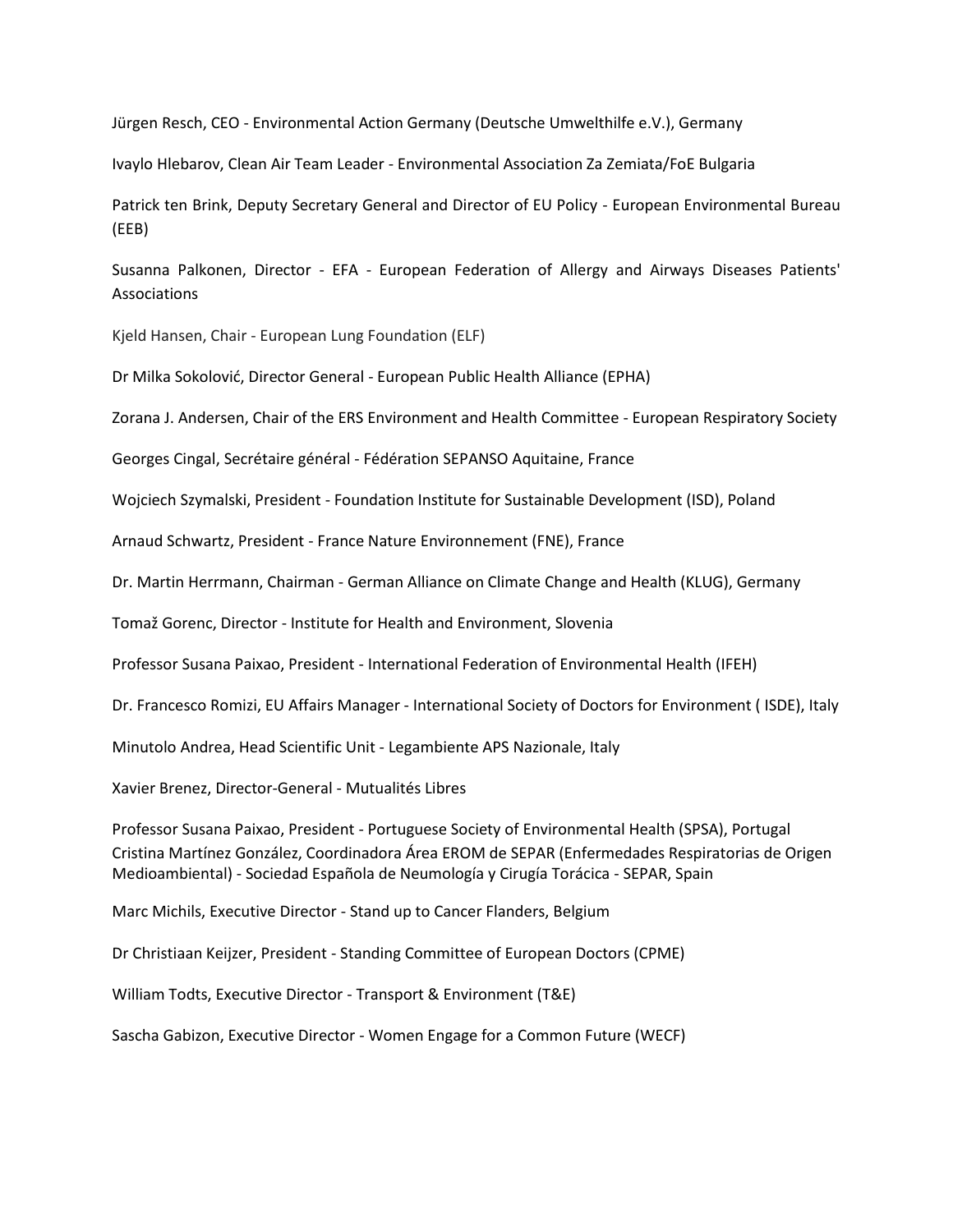























Une force pour la nature